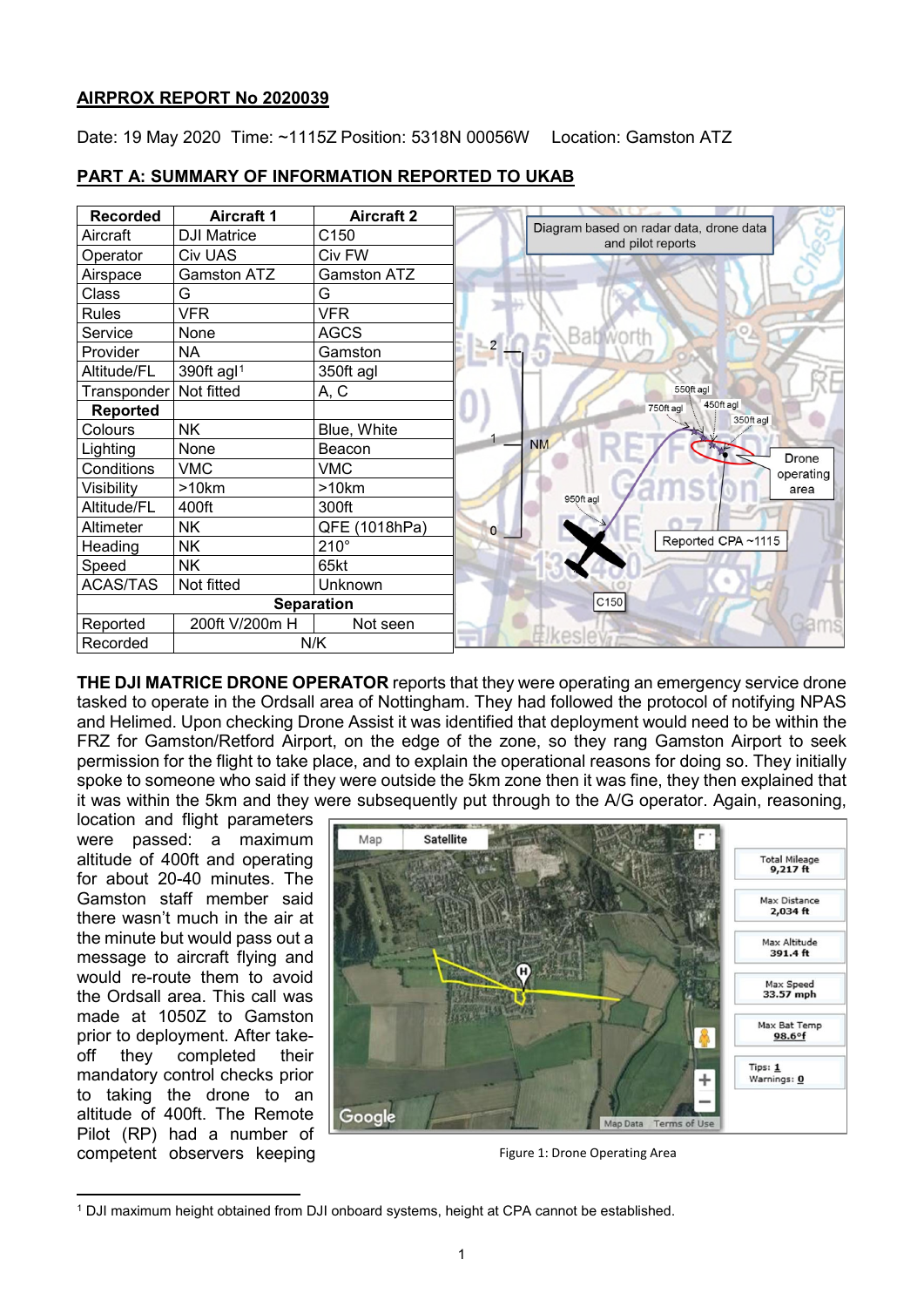an eye on the surrounding airspace. The Drone was taken to 607m away, with the RP utilising Emergency Service Exemptions following a dynamic risk assessment. The RP ensured that VLOS was continued throughout having walked towards the open field to increase his view. The flight was then continued to the West, with the drone travelling a further 622m. Having checked the areas, the Drone had continued back toward the TOLA. His attention was briefly drawn to two people walking towards him. As they were about to bring the drone back in, whilst at around 80m out from his TOLA, and at an altitude of 400ft, a Cessna type aircraft flew over his head and underneath the drone. The RP estimated that the aircraft was at an altitude of about 200ft, turning east towards south and appearing to make an approach at Gamston Airport. The RP saw that the aircraft was flying at a height between both him and his drone and was confident in having a gap in altitude so did nothing with the drone, leaving it at 400ft altitude. Once the aircraft was clear the RP began the descent again, bringing the drone to 200ft, as

another aircraft making a similar approach but at a higher altitude flew above. The 2nd aircraft was apparently much higher than the first aircraft. The RP re-contacted Gamston Airport once the drone had landed to explain what had happened and the A/G operator stated that aircraft were in the circuit and wasn't overly concerned about what was reported to him. The drone Chief Pilot then contacted Gamston to discuss the incident, specifically with the Airport Manager. They were unaware of any issue in relation to a near miss but were aware that the RP had contacted them to report a low flying aeroplane. They had not received any reports from the pilots operating at Gamston and stated that it was unlikely that an aeroplane would have been at an altitude of 200ft over Ordsall. Aircraft preparing to land are usually at an altitude of 600ft at the village of Eaton, which is approximately 950m away from the drone's closest trajectory.



Figure 2: Gamston with FRZ Overlay

The drone pilot assessed the risk of collision as 'High'.

**THE C150 PILOT** reports that just prior to take off from RW21 to complete a circuit Gamston radio informed him of drone activity in the *Elkesley* area between surface and 400ft, the A/G operator advised him that an early right turn onto the crosswind leg might be appropriate [they recalled]. Take off was normal and a right turn was initiated over the displaced area of RW03, adjacent to the RW32 threshold when they were passing through 300ft. Their climb to 1000ft on heading 300° was completed and they joined RW23 downwind for a full stop landing. There was never any visual contact with a drone during the circuit. They regret not being able to provide any other information to assist the Airprox investigation.

**THE GAMSTON AIR/GROUND OPERATOR** reports that they were the A/G operator, also in the Tower was the Airport Manager. When the phone rang, the Airport Manager answered and reported that it was a call from an emergency services drone unit requesting permission to fly a drone at a local village close to Ordsall, Retford. The Airport Manager requested the details to which they responded 40mins and within 4km of the RW. The Airport Manager then passed the phone to him to provide the caller with further information. They asked the drone operator if the flight was required for training purposes and at what height the drone was required to fly at. The drone operator confirmed that it was not a training flight and that they needed to operate up to a maximum of 400ft. They then gave the drone operator permission to fly the drone but to fly with caution as aircraft were active in the Gamston visual circuit. The drone operator confirmed they would be careful, would keep an eye out and would call back when their work was complete. From this moment onwards, all aircraft in the visual circuit and any aircraft departing or entering the airspace were made aware that a drone was active over Ordsall, all pilots confirmed receipt of this message and were asked to stay vigilant. During this time, they did not receive any indication from the pilots that a hazard had been identified. At about 12:00pm local time, a telephone call was received from the drone operator that the drone operation was complete but that they had been concerned that a Cessna aircraft had flown beneath the drone at about 200ft. The A/G operator said that it was highly unlikely that an aircraft would fly at less than 200ft over Ordsall, given its distance from the RW, they were operating on RW21RH at the time. The A/G operator asked the drone pilot if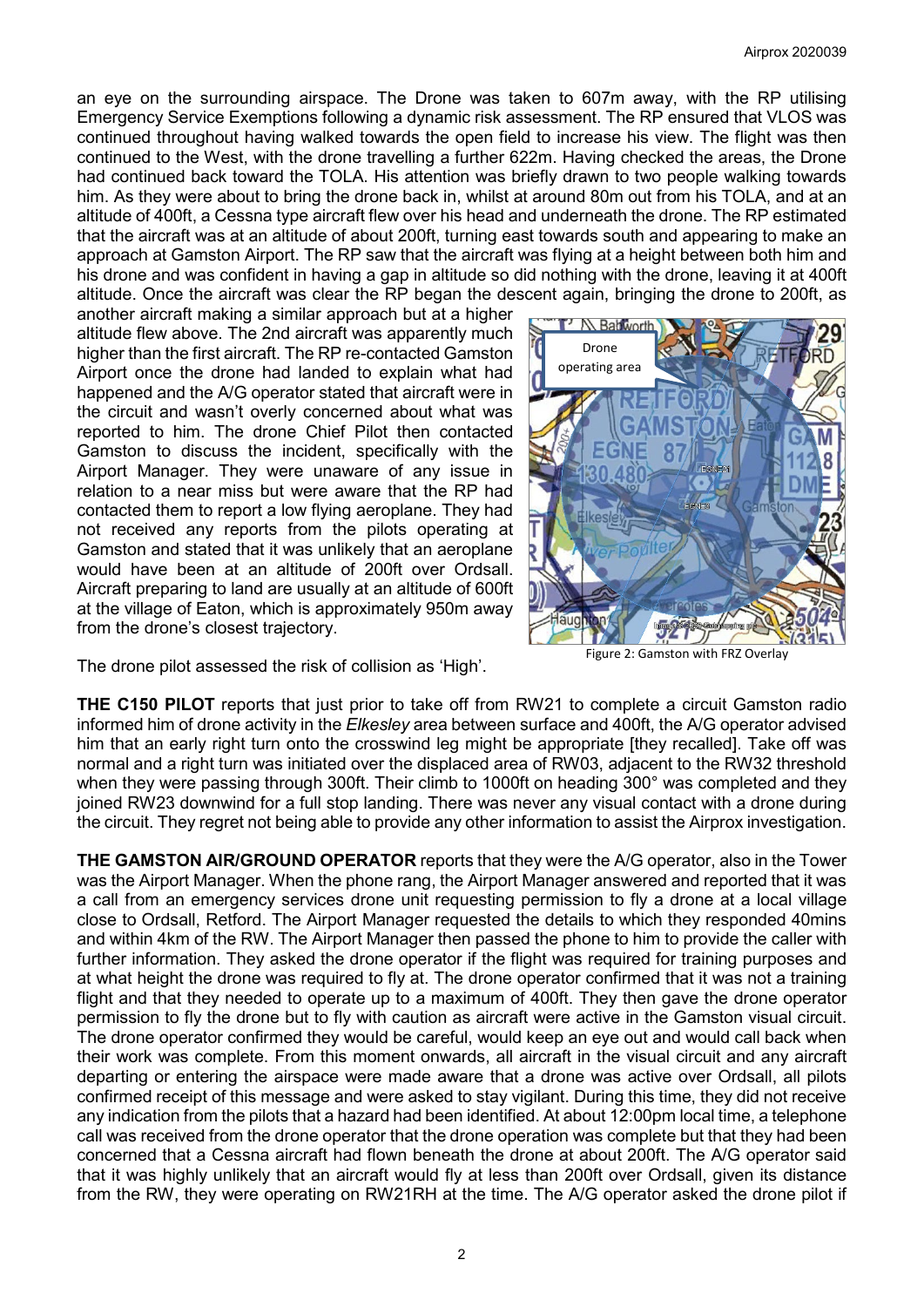they had any footage of the event which the caller responded as negative. Later that day, at about 14:00 local, the Airport Manager received a phone call from the emergency service responsible for the drone. They engaged in a conversation regarding the incident to which the police were informed that it is highly unlikely for an aircraft to fly at less that 200ft over Ordsall.

**THE GAMSTON AIRPORT MANAGER** reports that they were present in the Tower and received a call from an emergency service requesting permission to fly a drone at a local village close to Ordsall, Retford. They asked the intention of the flight and how long they would be flying for and the caller said about 30 to 40 mins. They asked the caller to confirm if their location was within the 5km radius from the runway, the caller confirmed they were 4.8km. They then passed the phone to the A/G operator to provide the caller with further information. They listened as the A/G operator enquired about the purpose of the flight and what height the drone would need to fly at, to which the A/G operator said that the drone should not breach a maximum of 400ft. Permission was given to fly the drone but with caution as aircraft were active in the visual circuit. They then discussed with the A/G operator that they would communicate with all aircraft in the visual circuit and any aircraft departing or entering the airspace that a drone was active over Ordsall and all pilots confirmed receipt of this message. Later that day, around about 14:00 local, they received a phone call from the emergency service responsible for the drone, from the chief drone operator and not the drone operator. They explained that the drone operator was concerned and upset regarding an incident involving an aircraft which had reportedly flown between the drone and the ground at less than 200ft. They consulted with the A/G operator at the time, to which they both confirmed that at 4.8km from the RW, an aircraft on approach or departing was extremely unlikely to be at 200ft. They commented further that to fly at this height over the town would probably result in a noise complaint and would have been deemed unsafe airmanship. Following this phone call, they contacted the four pilots known to have flown in and around a 1hr window from the reported incident time, to which they received a response from three of them to confirm they had not encountered any difficulty, none reported seeing anything and denied they flew at such height. They have not received a reply from the fourth pilot.

Since the event the Airport Manager has instigated changes by conducting training to their tower, ramp and office staff to refamiliarise everyone with the drone code regulations from the CAA, to ensure they are up to date with the regulations. They are also working on updating the airport's website with the information for other drone users and, although they have a process of reporting all requests to fly, they are developing a system to collect more information from the drone operator, e.g. the drone operators contact details and name.

## **Factual Background**

The weather at Doncaster Sheffield was recorded as follows:

METAR EGCN 191120Z 27009KT 9999 BKN030 19/12 Q1022

## **Analysis and Investigation**

## **UKAB Secretariat**

The DJI Matrice and C150 pilots shared an equal responsibility for collision avoidance and not to operate in such proximity to other aircraft as to create a collision hazard.<sup>[2](#page-2-0)</sup>

### **Summary**

l

An Airprox was reported when a DJI Matrice and a C150 flew into proximity at about 1115Z on Tuesday 19th May 2020. Both pilots were operating under VFR in VMC, the DJI Matrice pilot had permission to operate within the FRZ from the Gamston A/G operator and the C150 pilot was in receipt of an AGCS from Gamston.

<span id="page-2-0"></span><sup>2</sup> SERA.3205 Proximity.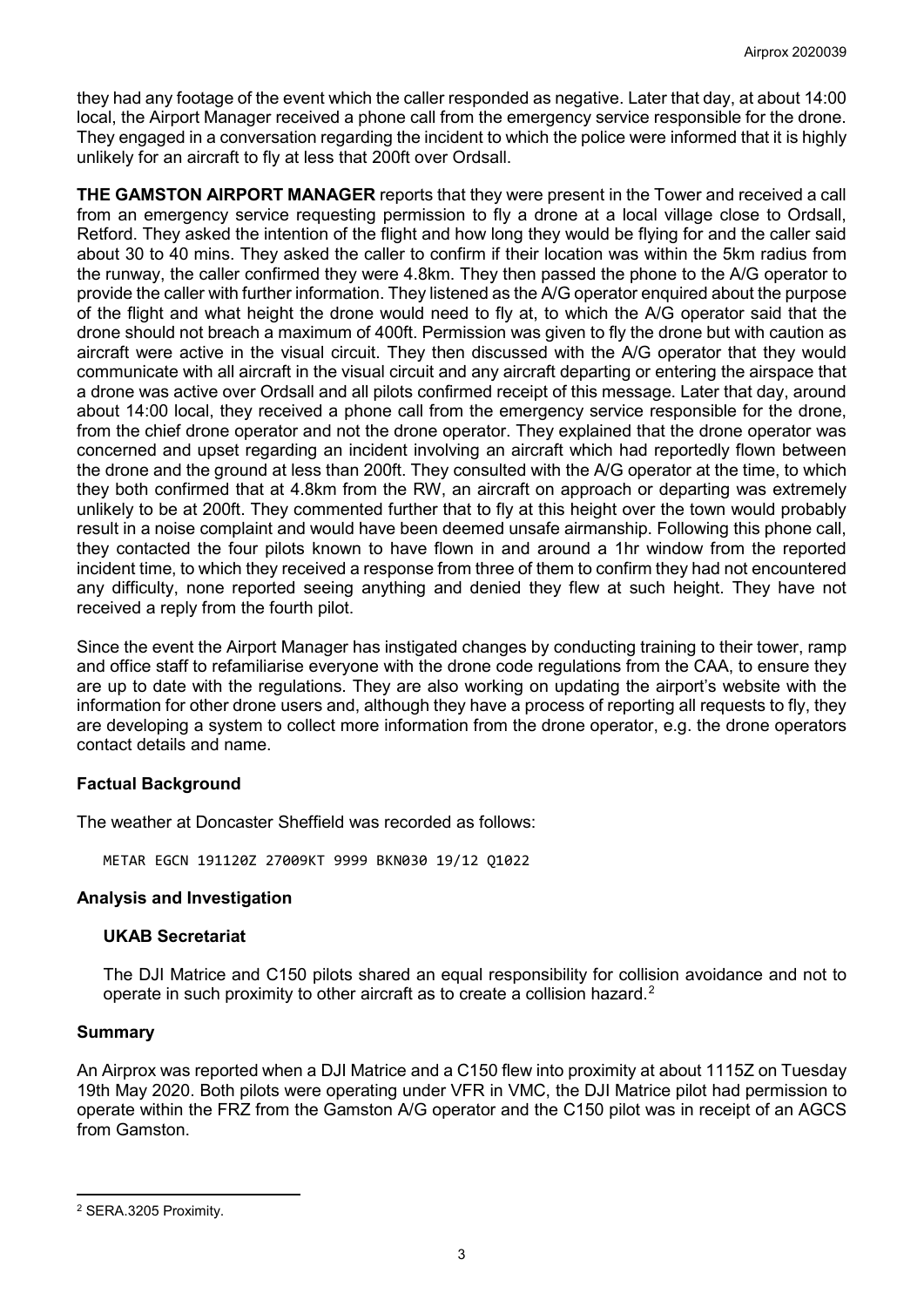## **PART B: SUMMARY OF THE BOARD'S DISCUSSIONS**

Information available consisted of reports from both pilots, radar photographs/video recordings, reports from the A/G operator involved and reports from the appropriate operating authorities. Relevant contributory factors mentioned during the Board's discussions are highlighted within the text in bold, with the numbers referring to the Contributory Factors table displayed in Part C.

Due to the exceptional circumstances presented by the coronavirus pandemic, this incident was assessed as part of a 'virtual' UK Airprox Board meeting where members provided dial-in/VTC comments. Although not all Board members were present for the entirety of the meeting and, as a result, the usual wide-ranging discussions involving all Board members were more limited, sufficient engagement was achieved to enable a formal assessment to be agreed along with the following associated comments.

The Board began by looking at the actions of the drone operator. The Board were heartened that the operator had been forthcoming by reporting this Airprox which will serve to enhance the awareness of the operation of drones within an FRZ. The drone operator had correctly identified that they would be operating within the FRZ and had contacted the Gamston A/G operator for permission, which had been granted. The drone operator had been preparing to descend to land the drone when they saw the C150, the drone operator had stopped the drone's descent in time to maintain adequate separation (**CF6**). Board members highlighted that it is the responsibility of both the C150 pilot and the drone operator for collision avoidance, notwithstanding that the smaller drones can be very difficult to see until the aircraft are closer than normal, the Board hoped that this incident would serve to increase the awareness of both pilots and drone operators of the hazards associated with drone operations, both within an FRZ and in the FIR.

Next, the Board turned to the actions of the C150 pilot. The A/G operator had passed the general location of the drone's operating area to all aircraft in the visual circuit (**CF3**). Airfields that operate with an A/G operator are not mandated to record the R/T, although some do, therefore there were no recordings to determine if the C150 pilot's recollection of the location of the drone operation was as a result of the A/G operator passing the incorrect location or his assimilation of the information (**CF4**). The Board believed that, because other aircraft in the visual circuit had avoided the drone's operating area, it was possible that the C150 pilot had misunderstood the location of the drone's operating area and this had resulted in a descent along base-leg which was lower than normal. Because the C150 pilot was lower than normal on base-leg, members thought that they would have been concentrating on looking at the runway to set the aircraft up for turning onto final, this was probably why the pilot did not see the drone operating above the C150 (**CF5**).

Next, the Board looked at the actions of the A/G operator. They had given permission for the drone to operate and agreed to inform all aircraft they were in communication with until the drone operation was complete. They had no ongoing communication with the drone operator, outside of a mobile phone number, and therefore could not have accurate information on the drone's height and location at any given time (**CF1 & 2**).

Turning to the Risk, the Board agreed that the drone operator had seen the C150 and stopped the drone's descent until the C150 had safely passed underneath, therefore there was no risk of collision, a Risk category C.